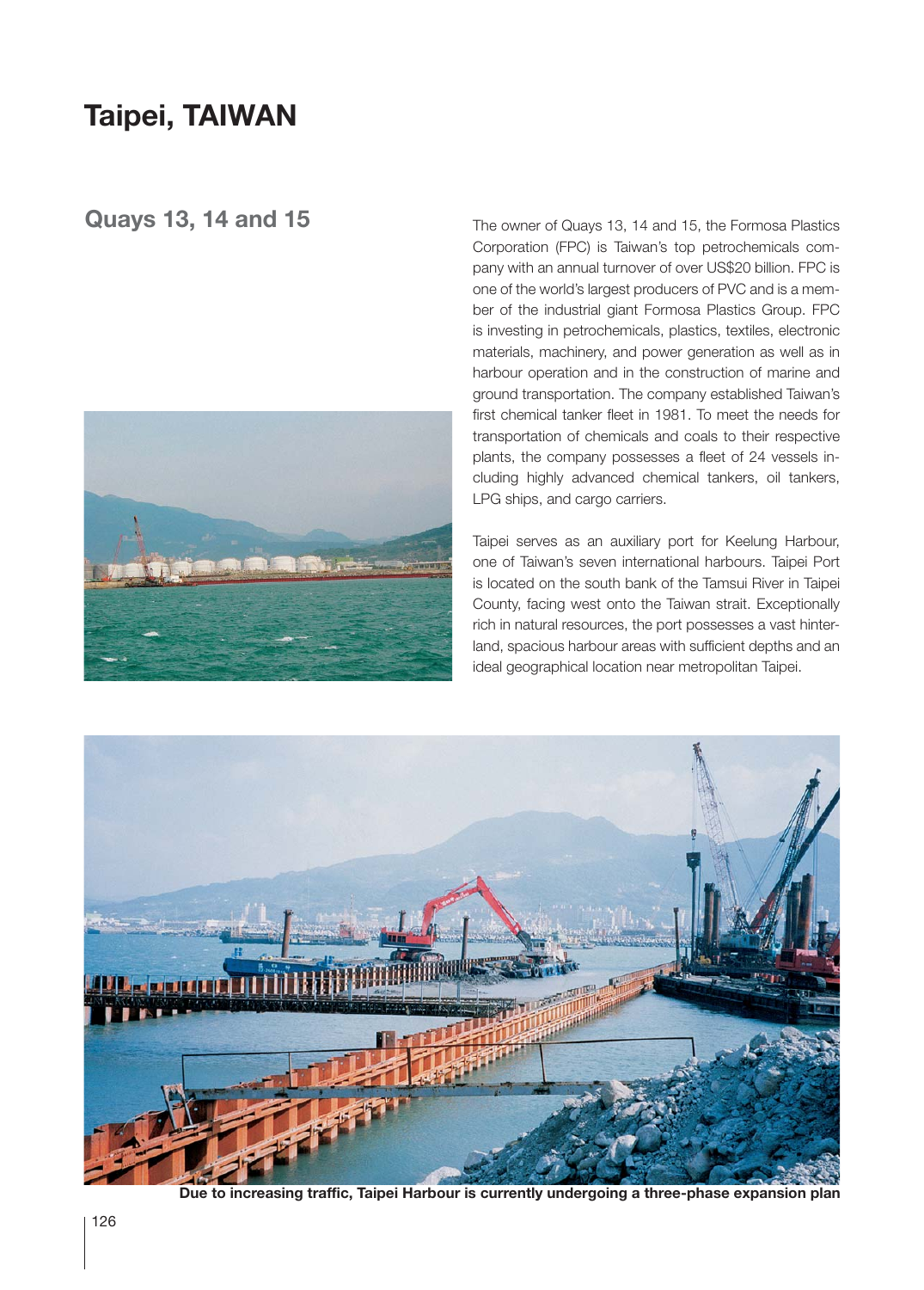

The port of Taipei was designed as a multi-functional international port comprising terminals handling sand, gravel, cement, petroleum, containers, bulk and general cargo. Its total imports and exports exceeded 2.3 million metric tons in 2000. The Taipei Harbour Consortium (Yangming Marine Transport Corp., Evergreen Marine Corp. and Wan Hai Lines) plans to build a container warehousing and shipment centre at Taipei Harbour that will consist of 7 wharves featuring a total quay length of 2,355 m. With a depth of 14.5 m, the wharves will accommodate large container vessels with loading capacities of up to 5,000 TEU.

Since the primary purpose of the 3,102-hectare harbour is to relieve some of the ever increasing traffic Keelung is confronted with, Taipei Harbour has recently been undergoing a three-phase expansion of its facilities. The first phase began in January 1993, involving construction of a 70-hectare stacking yard and two nine-metre-deep berths totalling 340 m in length. Phase I was completed in 1998 with the reclamation of an 84-hectare area. The second phase, which involved the construction of 26 operation wharves including quays 13, 14 and 15 as well as 3,810-mlong outer breakwater, was finalised in 2002. The third and final phase is set to be completed by 2011.

Taipei is subject to high tidal fluctuations, the highest recorded level being at +3.82 m. The top of the new quay was therefore designed at +4 m to avoid flooding under extreme tidal conditions. The design of the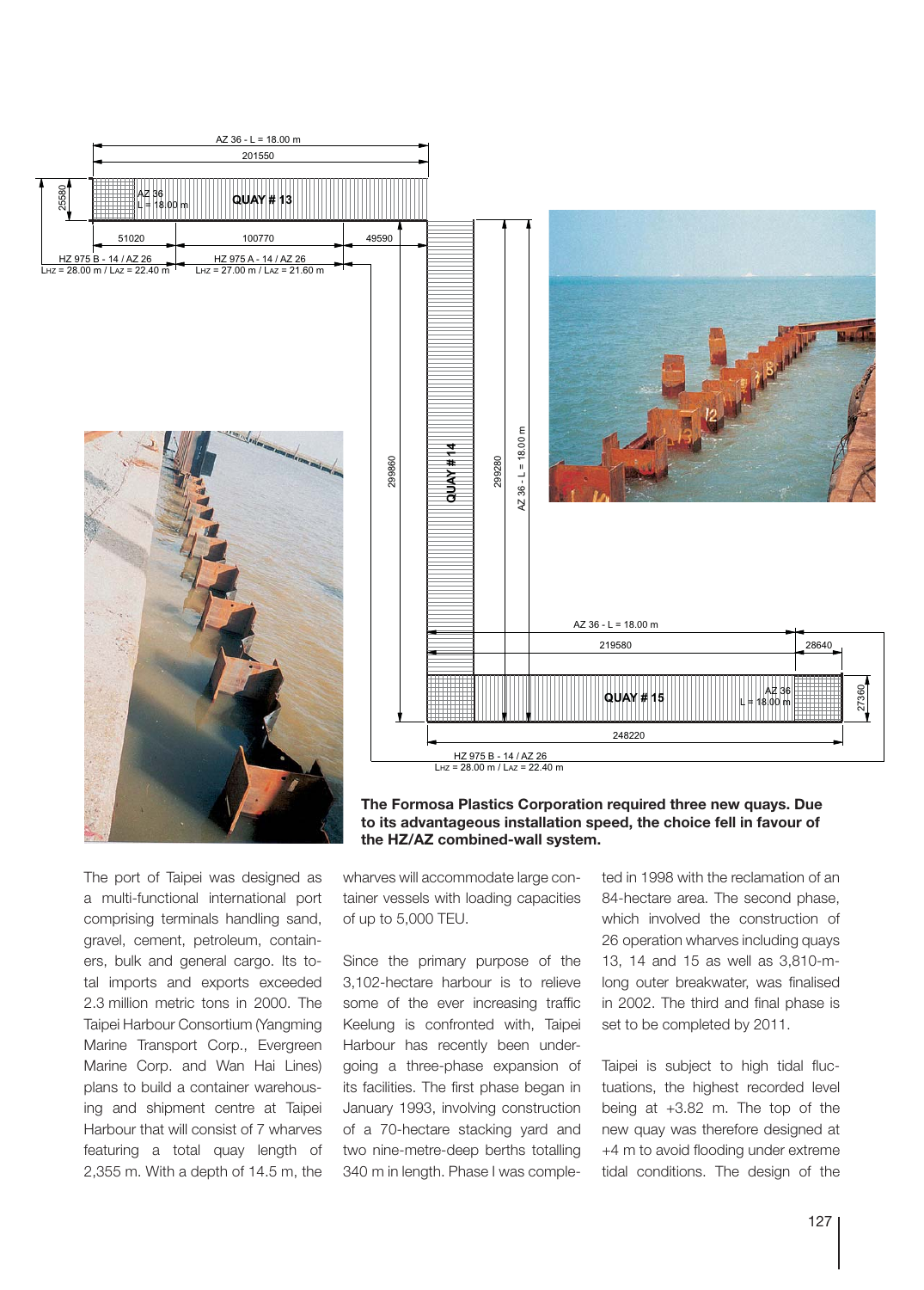

**The "Pilgrim Step" driving sequence ensures that the piles encounter uniformly compacted soil during installation**





**Two cranes, an ICE vibratory hammer and an impact hammer made up the installation equipment**



**A two-level rigid template ensured the verticality of the king piles**



**Driving was occasionally executed below the waterline because of substantial tidal variations**

sheet pile walls had to take the following tidal values into consideration: Mean High Water Level (MHWL) of +2.48 m and Mean Low Water Level (MLWL) of +0.55 m.

The three wharves for the Formosa Plastics Corporation were built in 2001. The client's choice fell on Arcelor's HZ/AZ combined sheet pile wall. Each of the three HZ/AZ quay walls was anchored to a tie-back wall to limit deflections of the wall's tip and to achieve an optimum moment distribution in the wall, synonym of an economically optimised layout. The existing soil harbour floor at -2.4 m was dredged to a depth of 15 m for each of the following quays:

| <b>Quay 13:</b><br>Main wall:<br>Anchor wall: | Length 200 m<br>• HZ 975 A / 14, L = 27 m & AZ 26, L = 21.6 m<br>• HZ 975 B / 14, L = 28 m & AZ 26, L = 22.4 m<br>• AZ 36, L = 18 m, distance to main wall: 25.3 m |
|-----------------------------------------------|--------------------------------------------------------------------------------------------------------------------------------------------------------------------|
| <b>Quay 14:</b><br>Main wall:<br>Anchor wall: | Length 300 m<br>• HZ 975 B / 14, L = 28 m & AZ 26, L = 22.4 m<br>• AZ 36, L = 18 m, distance to main wall: 27.4 m                                                  |
| <b>Quay 15:</b><br>Main wall:<br>Anchor wall: | Length 250 m<br>• HZ 975 A / 14, L = 27 m & AZ 26, L = 21.6 m<br>• HZ 975 B / 14, L = 28 m & AZ 26, L = 22.4 m<br>• AZ 36, L = 18 m, distance to main wall: 28.1 m |

The HZ 975 A king beams were delivered in steel grade S 390 GP (yield strength: 390 N/mm²) and the HZ 975 B king beams in US Grade 60 (yield strength: 60 psi = 414 N/mm²). The sheet piles were shipped to Taiwan in three batches from the mill in Luxembourg.

The three quay walls connect at angles of 90 degrees. A special solution had to be found for the intersecting anchor walls of Quay 14 and Quay 15. For this purpose, two AZ double piles were welded together to form a CAZ 36 box pile. Additional interlocks were welded onto the box pile to connect it to both anchor walls.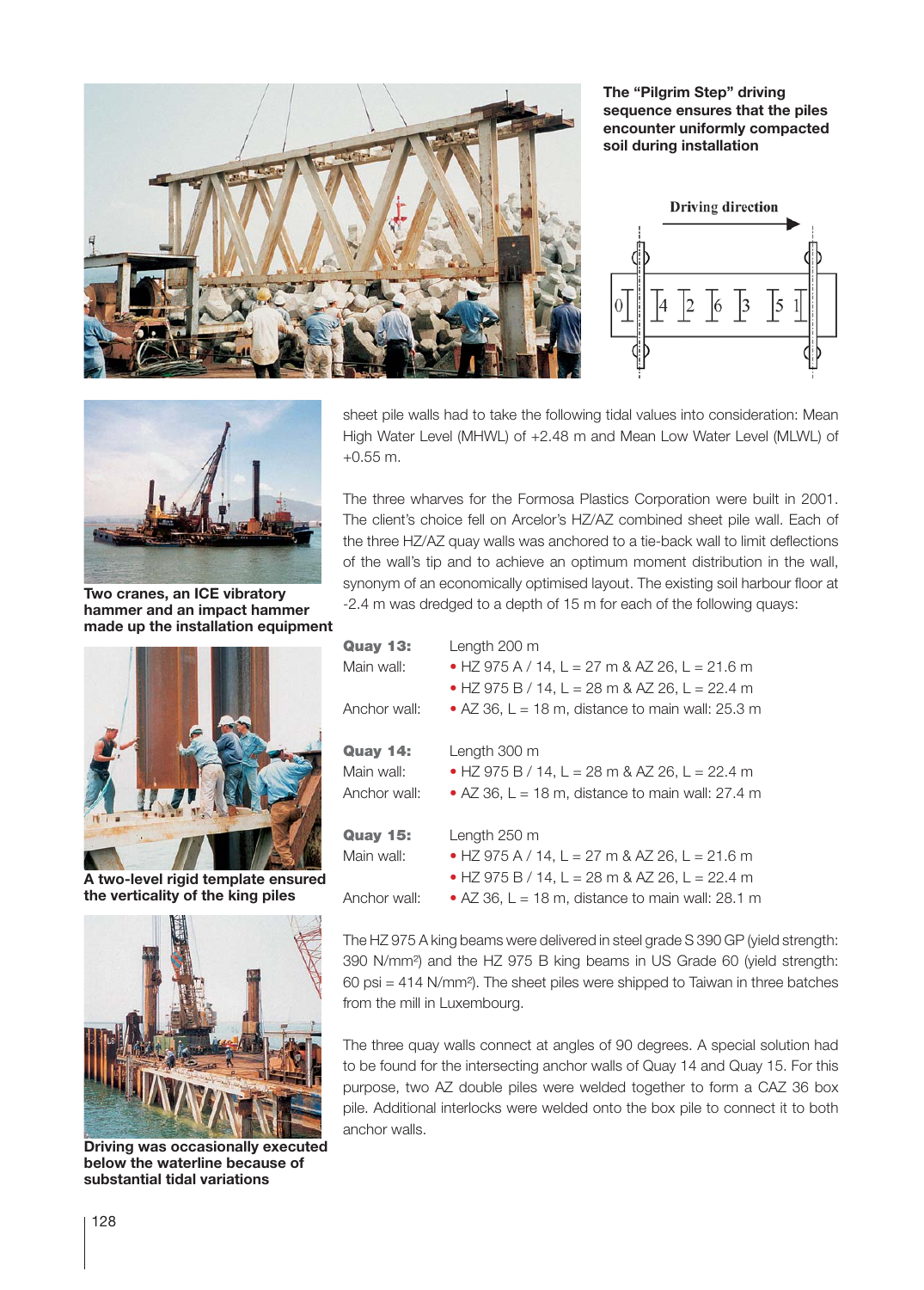

**Two engineers from Arcelor were dispatched to the site for assistance during the installation process**



**The vibratory hammer was the ideal tool to install the AZ intermediary sheet piles**



**The wall lengths of Quays 13, 14 & 15 are 150 m, 300 m & 250 m**



**After installation of all the king piles, the AZ sheet piles were driven to El. -20 m**

Two engineers from Arcelor travelled to Taiwan to provide assistance during the installation of the sheet pile walls. The contractor decided to set up the driving equipment on a barge that could move up and down in accordance with the tide. The installation gear consisted of a Kobelco crawler crane, a fixed crane, a vibratory hammer, and an impact hammer. Due to the substantial tidal fluctuations, the vibratory hammer occasionally had to work under water. This did not pose a challenge to the vibratory hammer because the separate power source remained above the waterline on the barge. The hammer used is characterised by a centrifugal force of 1,250 kN emitted at 1,600 rpm.

The driving template employed ensured that the high-section-modulus king piles were embedded into the ground straight, vertically, and at the required spacing. The 21-metric-ton template guided the piles at two levels 3.5 m apart. The lower level of the template was positioned close to the high water level at +2.48 m. Seven king piles spaced 1,790 mm apart fitted into the driving guide, which was fixed and levelled with the help of four tubes (length: 18 m, diameter: 800 mm, thickness: 20 mm). Tubular piles are the ideal support for templates during pitching and driving because they have identical static properties in all directions.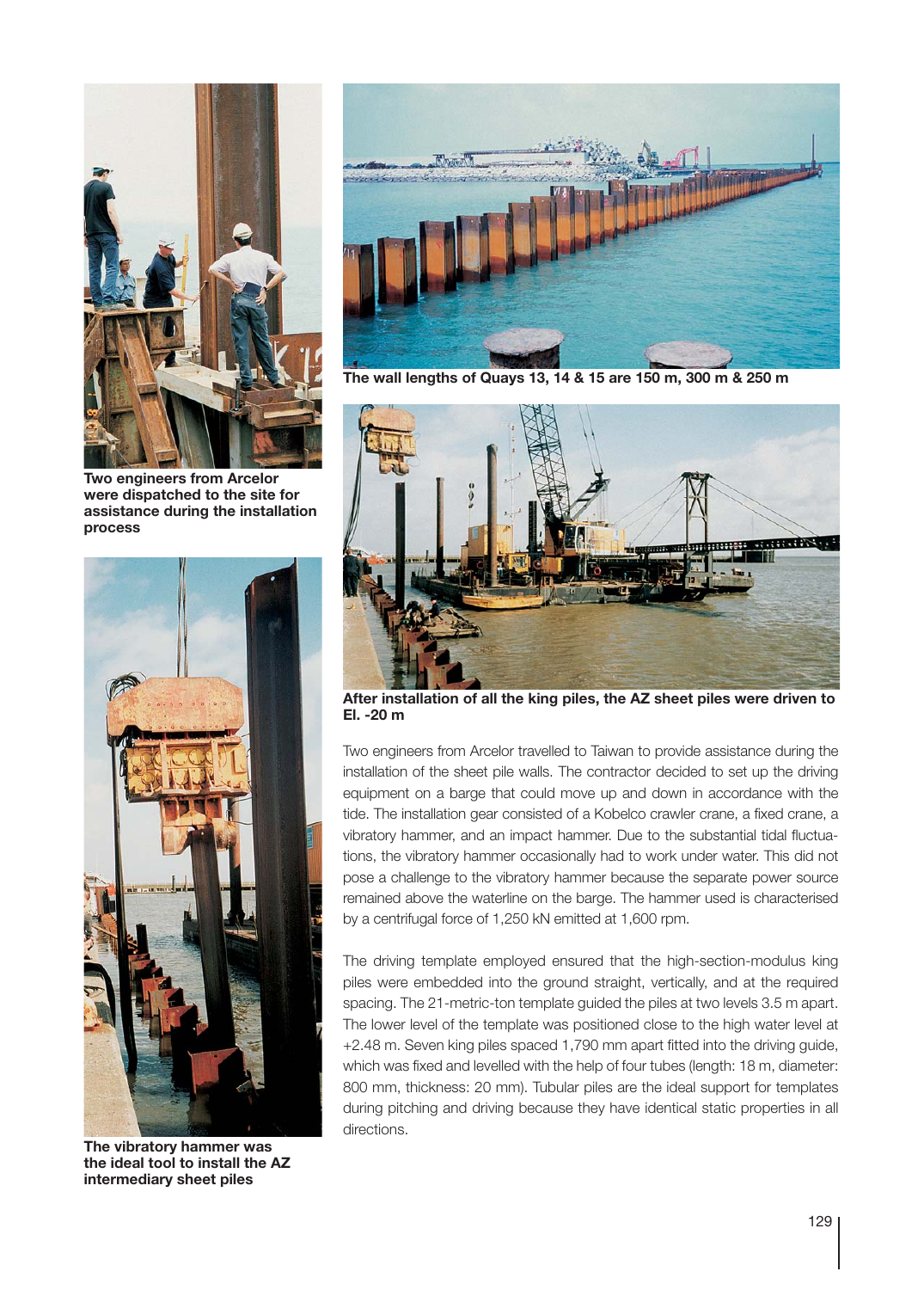## **Taipei Port, TAIWAN**

Boreholes drilled at the site showed SPT values ranging from 20 to 30 blows for the top soil layers, increasing to beyond 50 blows below El -23 m. The 8.5-t HZ king piles had to be driven into dense soil to El -25 m. The vibratory hammer turned out to be the ideal installation tool when driving through the upper layers of mediumdensity granular material. The lower clay layers however were so stiff that driving progress was barely perceptible. The contractor therefore switched to an impact hammer to proceed with the installation. Vibratory driving may cause cohesive soils to clump around the pile toe, considerably slowing down driving progress; hence impact hammers are advisable when faced with cohesive soils. The intermediary AZ sheet piles were vibratory driven until they reached the bottom of the medium-density soil layer at -20 m. The achieved verticality of the sheet piles was measured and turned out to be excellent.

To accomplish optimum driving results, a special driving sequence called the "Pilgrim Step" is advantageous: once all the king piles have been inserted into the template, the HZ pile driven previously being in position 0, driving then proceeds in the following order:  $1-5-3-6-4$  $-7 - 2$ . Driving one pile after the next

## Owner:

Formosa Plastics Corporation

Contractor: Tian Tao, Taiwan

Steel grade:

S 320 GP, S 355 GP, S 390 GP, Grade 60

Sheet piles: 580 t HZ 975 A, L = 27 m  $3,330$  t HZ 975 B, L = 28 m 2,030 t AZ 26, L = 21.6 - 22.4 m 2,670 t AZ 36, L = 18 m

Total quantity of sheet piles: 8,610 metric tons



**Two layers of tie rods connected main and anchor walls**



**Two levels of load-distributing walings were installed**



**A CAZ 36 box pile with three interlocks welded on was used where the anchor walls intersect**



**The box pile was driven first, followed by the AZ 36 anchor walls of Quays 14 and 15**